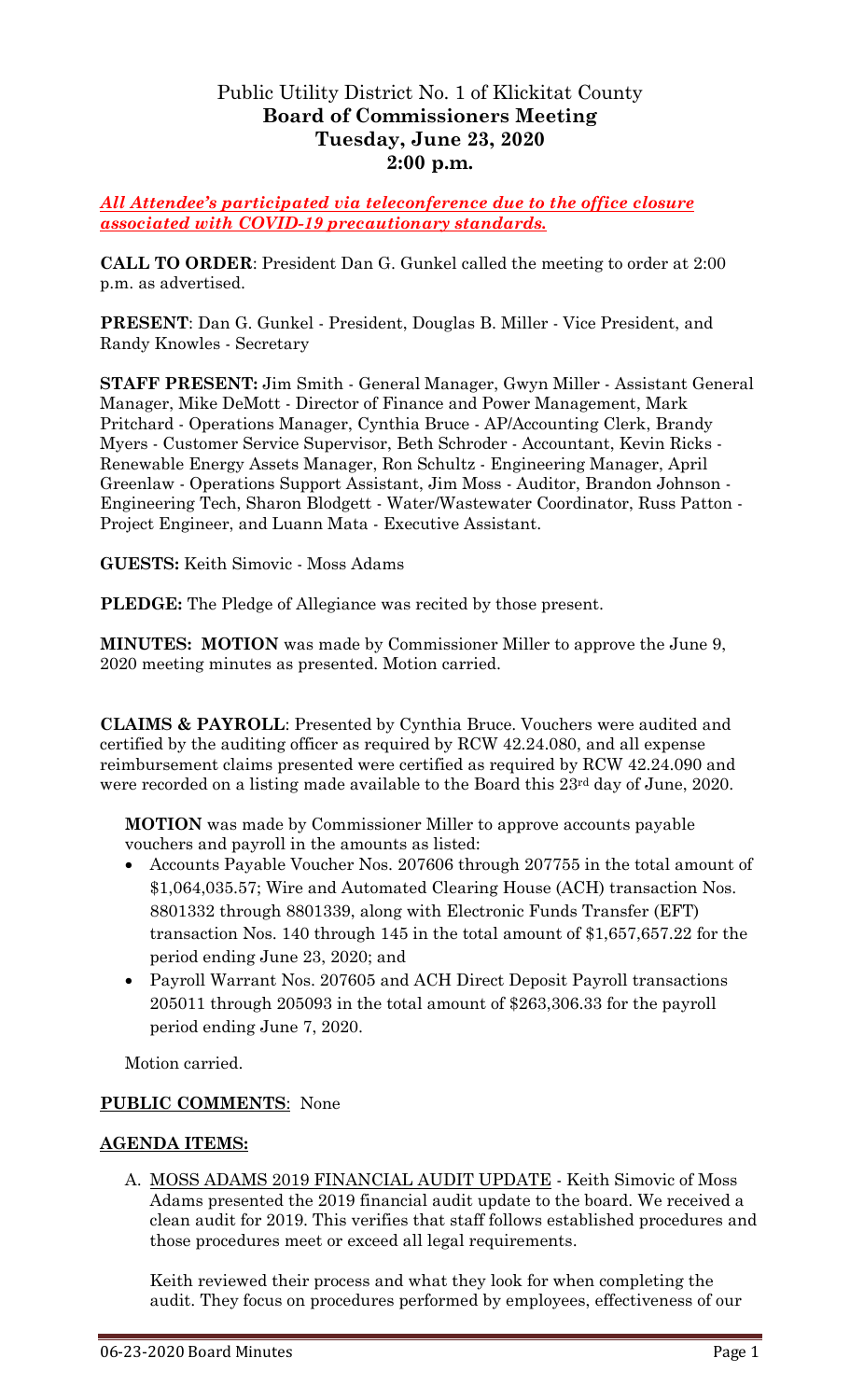internal controls and they evaluate our financial statements. With our 2019 NISC conversion, they evaluated that the data transfer from PCS to NISC transitioned correctly. The auditors performed a detailed testing and inspection of documents to verify that they were consistently presented throughout the year. There were two audit adjustments made, one was a depreciation expense that was not captured in 2018 when the RNG plant became operational, but was captured in April 2019. The other was for interest expense on the refunded bonds. Moss Adams concluded that the financial statements are presented fairly in accordance with U.S. Generally Accepted Accounting Principles. The audit also determined that there was no fraud or potential fraud found. Keith said he was pleased to present the board with another clean audit year.

### **REPORTS:**

**Water/Wastewater May Update -** Sharon Blodgett presented the department report for May. We are reissuing the radio read meter bids for Lyle and Wishram. Sharon and Jim requested that the board agree to have staff proceed with an unbudgeted capital investment project for the Lyle wastewater treatment plant. Due to discontinued production, the meter shop recommended that we replace these Programmable Logic Controller's (PLC) and Variable Frequency Drive's (VFD). If they fail, there is no longer support for specific equipment in the plant. If one of the PLC processors or VFD's fails, it would render the facility inoperable. This increase in capital work would be offset by delaying TV camera inspection work on some of the collection system pipes to 2021. The system has the funds available. The board agreed to this change in budget.

Commissioner Knowles asked if there was information on the Klickitat water source evaluation, apart from the report summary included in the board packet. Jim said that, based upon the report received from Aspect, we will continue to evaluate surface water options and monitor how the wells perform this summer after we rehabilitated Well #3. Sharon will be bringing back proposals as this work proceeds, but this project will require significant funding.

**Operations May Update -** Mark Pritchard presented the report for May. As expected our April and May reliability numbers decreased as a result of the storm at the end of May. The wind damaged many poles, including 17 poles west of Maryhill. Tree issues damaged other structures; this damage was mainly caused by large, healthy trees outside of our right-of-ways (ROW) being knocked down. We provided material mutual aid to Wasco Electric Co-op as they had several large transmission poles damaged during this storm event as well. The crews dedicated the majority of their time in April and May to tree trimming. June began with storm clean up and, with the transition of the State into Phase 2, customer work is on the rise. Mark mentioned that we have improved our outage response since implementation of union contract modifications. He was pleased with this result.

We still have NW Line Clearance and Asplundh on the property working on our vegetation management. NW Line Clearance is still concentrating on the Husum area. Asplundh is working in the Satus area right now. We received our mechanical ROW clearing machine. Mark is also working with Beth Schroder on a Ruralite article to update our customers. Mark Garner and Phillip McMillen are working on designing a layer on the mapping system that would show where we have trimmed, trees we have removed and other notable information for ROW areas.

Mark also briefly discussed the customer service area remodel. There were two bids received for the project. The bid was awarded to Simcoe Construction. Mark stated that Jeff Thayer found creative ways to reduce construction costs. Brandy Myers stated that she is working through a transition plan with her staff. We need to maintain the ability to serve customers. Our goals are for a relatively seamless transition.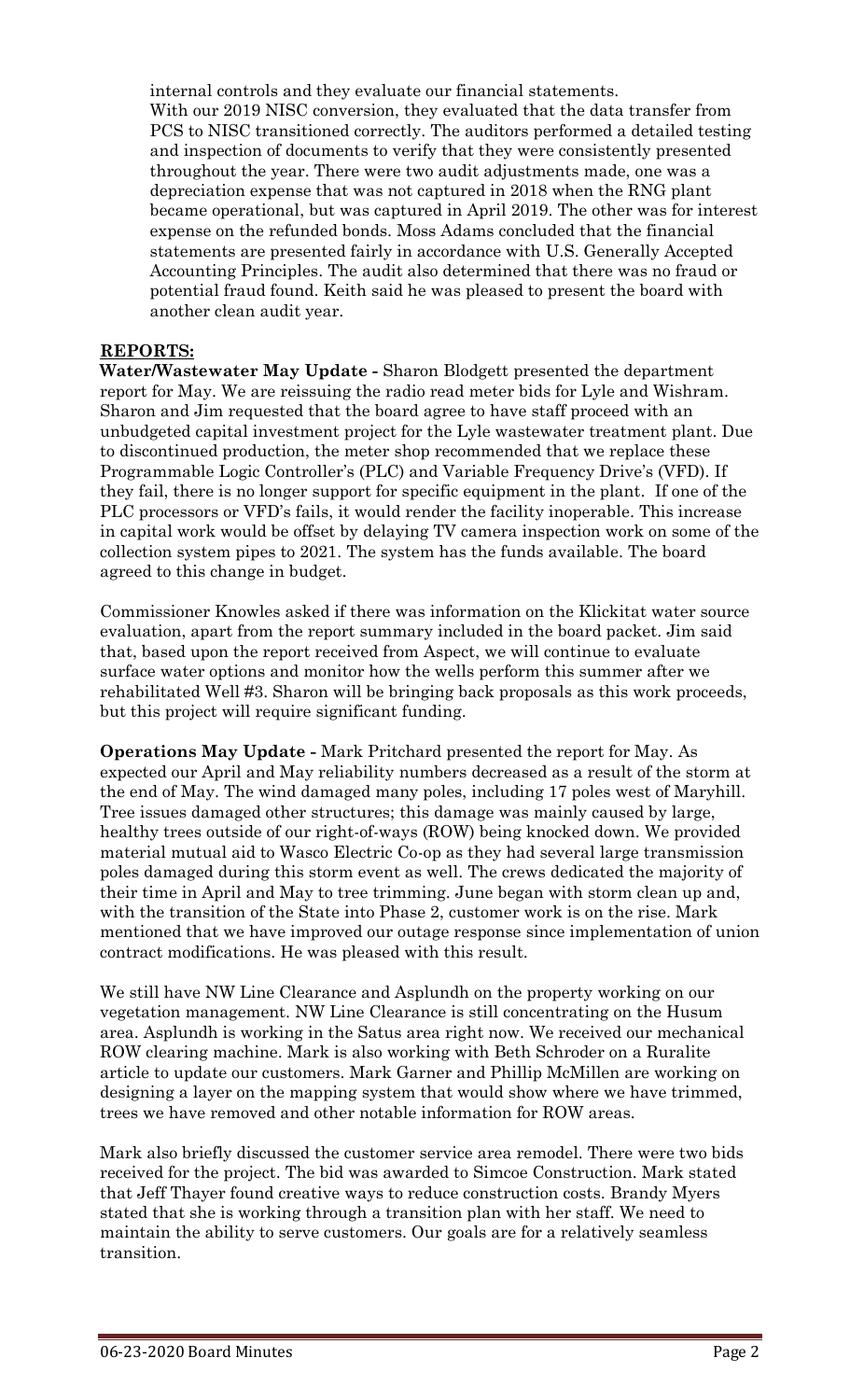Mark Garner is the internal lead for our fire mitigation planning. He is working with Brown and Kysar Inc. to develop the plan. We expect that BKI will have their evaluation complete within the next month and will provide us with a draft plan. Mark Garner will bring a presentation to a future meeting to review their proposed plan.

Mark Prichard stated that with the projected warm weather he has already initiated our fire season protocol. He is the PUD representative participating with DNR and other electric utilities in a Wildland Fire Mitigation Taskforce subcommittee. They held a meeting last week to discuss hazard trees on and off the right-of-way. Their recommendations will be presented to the Wildland Fire Mitigation Taskforce executive committee that Jim is a part of. The next meeting is scheduled for two weeks from now. DNR would like to model the BPA agreement, but the taskforce voiced their belief that we are governed by RCW's. Mark will bring back information for discussion.

**Engineering May Update -** Ron Schultz presented the report for May. Bonneville Power Administration has requested that we work with them to transition their 115 kV to 69 kV Goldendale substation into our EE Clouse substation. We would finance the project, but BPA will cover all costs for a twenty-year period, including operations and maintenance, after which time the facilities would become KPUDs. By owning the facilities and leasing the capacity back to BPA we can increase the reliability as the equipment would be new. We can also reduce the response time for transmission outages that impact over half of our customers when they occur.

A drone flight discovered a leaking transformer bushing in the MA Collins substation. The manufacturer will complete repairs under warranty.

Customer engineering work is beginning to pick up.

Commissioner Knowles requested an update on the Condit line acquisition. Ron stated that Pacific Power has expressed willingness to discuss. Ron is hoping for a face-to-face meeting soon.

**May Financial Report -** Mike DeMott presented the May financial report. This information along with reviews by each department was used to compile our year-end forecast. Detailed report documents were provided to the board.

Our overall forecast for 2020 has not changed significantly since the last report. We continue to project a 3% revenue reduction for commercial retail rate classes as a result of COVID-19 restrictions. Wholesale revenue continues to lag budget due to delayed income from the Renewable Natural Gas project for gas placed in storage as Low Carbon Fuel Standard pathway approval has been pending. This pathway was approved Monday, June 22. It is unclear if any revenues for RNG sold will flow in 2020, as we have heard that payments from California programs have been very slow.

Capital expenses are forecasted to be roughly \$2 million under budget due to adjustments staff has made to offset the impacts of COVID-19.

Report concluded with no additional questions from the board.

**COMMISSIONER DAN GUNKEL -** Commissioner Gunkel did not have a report.

**COMMISSIONER DOUGLAS MILLER -** Commissioner Miller discussed the Washington Public Utility District Association letter to the governor. All of the utilities were represented and in concert with WPUDA's letter. WPUDA members determined that the letter needed to be firm. The point being that we are already self-regulated and we need to be allowed to continue to conduct business safely and efficiently according to the legislative authorities that were granted to PUDs to be locally governed. We should have the ability to work with our customers for uncollected bills. Commissioner Miller's perspective is that the Governor's proclamation went into effect just as PUD-issued winter moratoriums would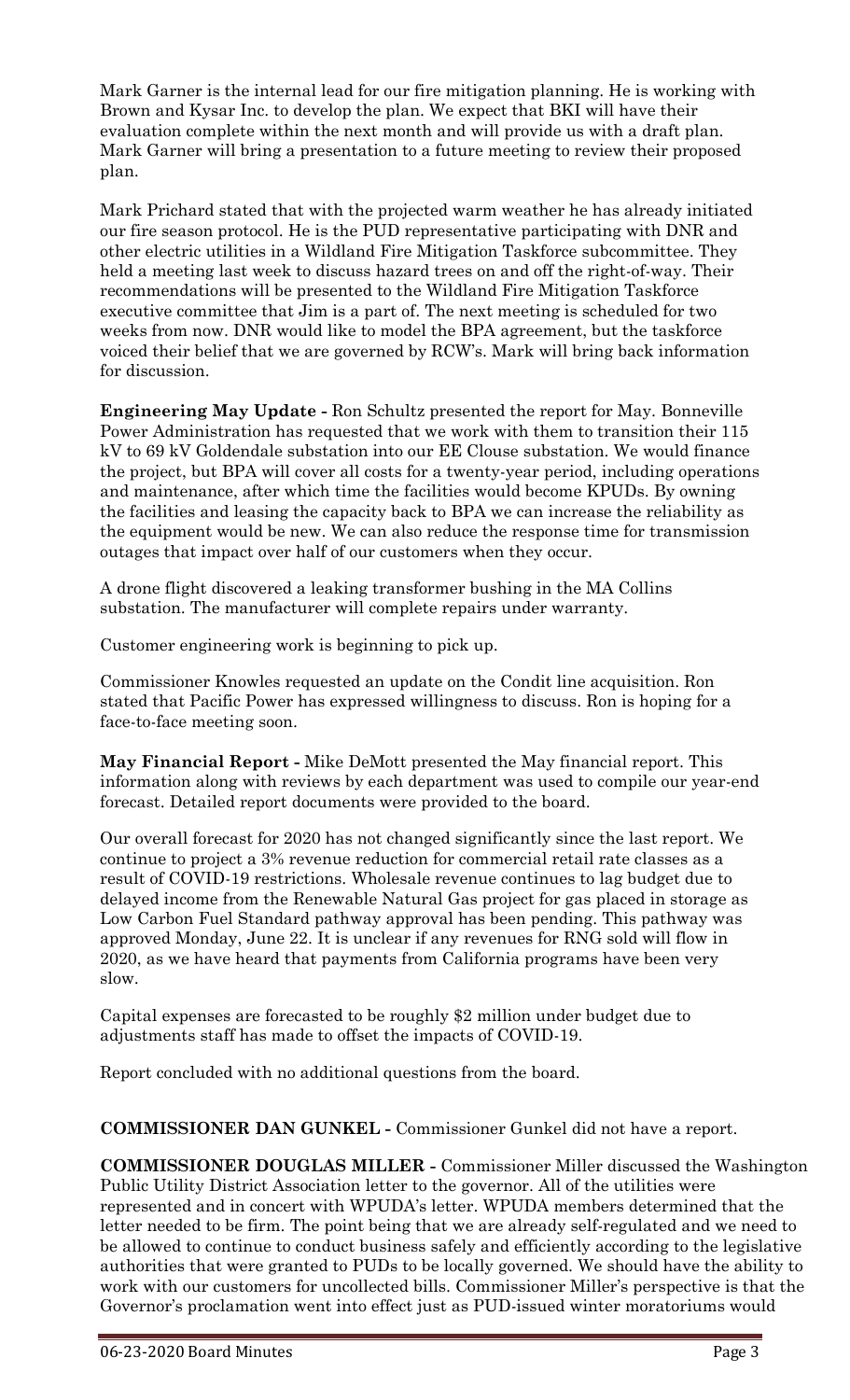have been lifted. This means that customers who struggled to meet their obligations during winter are only getting further behind. If there are further extensions, our winter moratoriums might be back in effect, essentially placing many customers 18 months behind in their bill payments. Many people do everything they can to get their bills paid, but some do not. From what we can see all utilities are doing their fair share to help customers. Unfortunately, the Governor's actions by continuing with the proclamations are not reflective of the concerns expressed by WPUDA. After discussion, the board asked that Commissioner Miller write a letter to WPUDA on behalf of the board, The letter should ask that more firm demands be made of the Governor's office with respect to proclamations that impact PUDs' abilities to provide local control and oversight with respect to disconnects, credit and collections.

### **COMMISSIONER RANDY KNOWLES** - Commissioner Knowles did not have a report.

### **ASSISTANT GENERAL MANAGER** - Gwyn Miller presented the current operational update.

- COVID-19 status Gwyn Miller reviewed the current COVID-19 Washington statistics.
	- o Current Status As of yesterday there were 53 cases in Klickitat County and Yakima County's total was 6,500. Washington State has required that employers enforce employees wearing masks when social distancing is not an option, but it appears there may be additional guidance coming. The Washington State Department of Health is recommending that everyone wear masks when in public locations.
	- o Financial Impacts Brandy Myers completed the Department of Commerce survey regarding the impacts we have incurred during this pandemic. We are also compiling costs from our customer small business program, lost revenue, personal protective equipment increase, potential for labor and workforce shortages, increased construction project costs, and other unanticipated costs. Those costs will be reflected in upcoming forecasts.
	- o Labor and Industries/Compliance Implementation We will continue to work towards consistent practices through L&I. Electric Utility Safety Advisory Committee has made recommendations to L&I for compliance. We have a united front from management and labor on electrical industry safety impacts.
- Public Utility Risk Management Service's Update PURMS has enlisted a broker to complete an evaluation of potential networks to provide an estimate on reduction of claims costs. We have utilized First Choice for some time, so it is prudent to complete this comparison to see if there are options for reductions. There will be an Executive Committee vote coming. Commissioner Knowles will attend this meeting. Our utility is unique compared to others in the pool. We are located in a challenging environment in Washington along the Columbia Gorge, and most of our network availability would be in Oregon. Therefore, we may not truly reap the potential benefits of other participants in this program.
- Wellness For the past seven years, we have participated in the Klickitat Valley Health Wellness event. Gwyn has contacted the KVH and they are willing to provide this service for us. We have inquired about adding additional testing such as Lyme disease; it is under consideration if we have enough participation to qualify for the volume discount. We will bring back the date.
- Other Operational Updates We are responding to two Freedom of Information Act (FOIA) requests and are working on ways to reincorporate our ongoing training programs.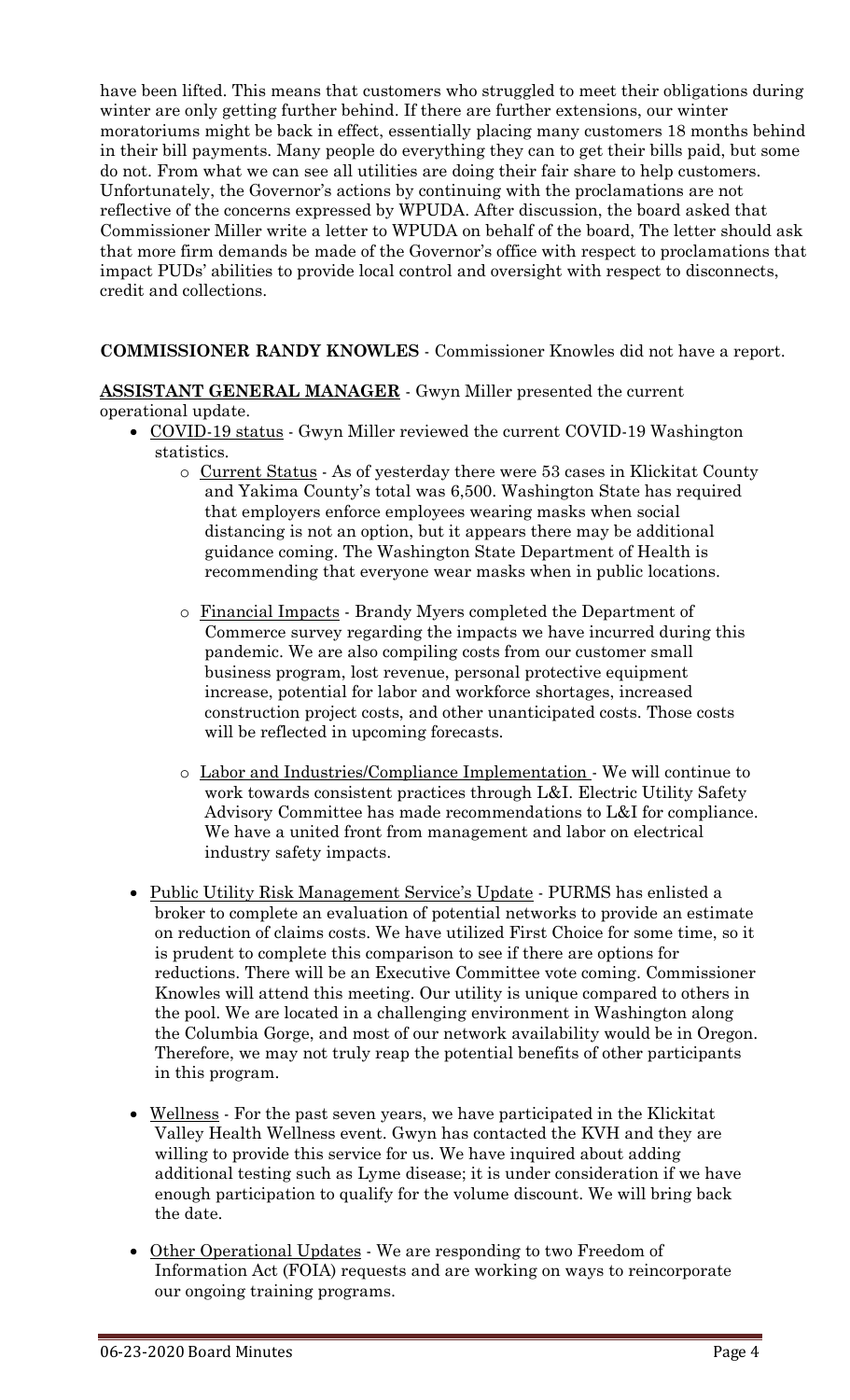## **GENERAL MANAGER -** The complete report can be found at:

[htp://www.klickitatpud.com/topicalMenu/commissioners/GM\\_Reports.aspx](http://www.klickitatpud.com/topicalMenu/commissioners/GM_Reports.aspx) In addition to the written report, Jim Smith presented the following information:

- Fuel Cell Potential Project Jim discussed potential fuel cell options that have been discussed with staff. He will bring back an update if we pursue these projects further.
- U.S. Army Corps of Engineers Water Facilities Easement Jim discussed the easement and the process going forward with the Goldendale Pumped Storage project developers.
- Lundhill Solar Project in Roosevelt We are working with a developer to obtain temporary water rights for construction. Jim asked that the board authorize him to enter into a temporary water mitigation agreement with Sterling and Wilson Solar Solutions for the water right use. **MOTION** was made by Commissioner Knowles to authorize Jim Smith to sign a temporary water agreement with Sterling and Wilson Solar Solutions (SWSS) for the Lundhill Solar project in Roosevelt, Washington. 105 acre-feet will be provided in total over an expected two-year period. All costs will be borne by SWSS and the price will be \$300 per acre-foot per year. Motion carried.

## **AGENDA ITEMS Continued:**

- B. WATER / WASTEWATER GENERAL FACILITIES CHARGE (GFC), CONNECTION FEE AND SUPPORTING POLICIES DRAFT PROPOSAL - Russ Patton provided a PowerPoint presentation of the steps taken to revise our water and wastewater system GFC's, connection fees and related policies. A GFC gathers revenue from new customers that reflect the investments made by current customers on that system over time. This ensures that new customers are paying their share of system costs. Under our current process, connection fees cover costs of installation of each meter. Staff proposed that we create a standard fee for individual connections that are consistent among the various systems. The proposal also included changes that correct a situation that occurs when multiple units connect that result in fees being charges in excess of the costs we would collect. These fees were also revised to reflect our current construction practices. Commissioner Gunkel requested that staff evaluate the policy changes and make sure that the expectation of the customer is well defined. Staff will review the policies again with this in mind and will bring back these documents to the next board meeting for approval.
- C. PROFESSIONAL SERVICES APPROVAL **MOTION** was made by Commissioner Miller to approve the addition of Burns & McDonnell and The Warren Group, LLC and agree to add them to the Professional Services Consultants roster for the 2020 period. Motion carried.
- D. PREQUALIFICAITON OF CONTRACTORS **MOTION** was made by Commissioner Knowles to approve the addition of Tegart Enterprises and agree to add them to the Small Works roster for the 2020 calendar year. Motion carried.
- E. 2020 BUDGET FORECAST REVIEW This item was discussed as part of the May financial report discussion*.* No action required.
- F. LETTER OF CREDIT WAIVERS Lewis County and Cowlitz County PUD's **MOTION** was made by Commissioner Knowles to waive the Letter of Credit requirements for Cowlitz PUD and Lewis PUD for 2020 as they have met the waiver requirements as stated in the applicable Transmission Service Agreement of each party. Motion carried.